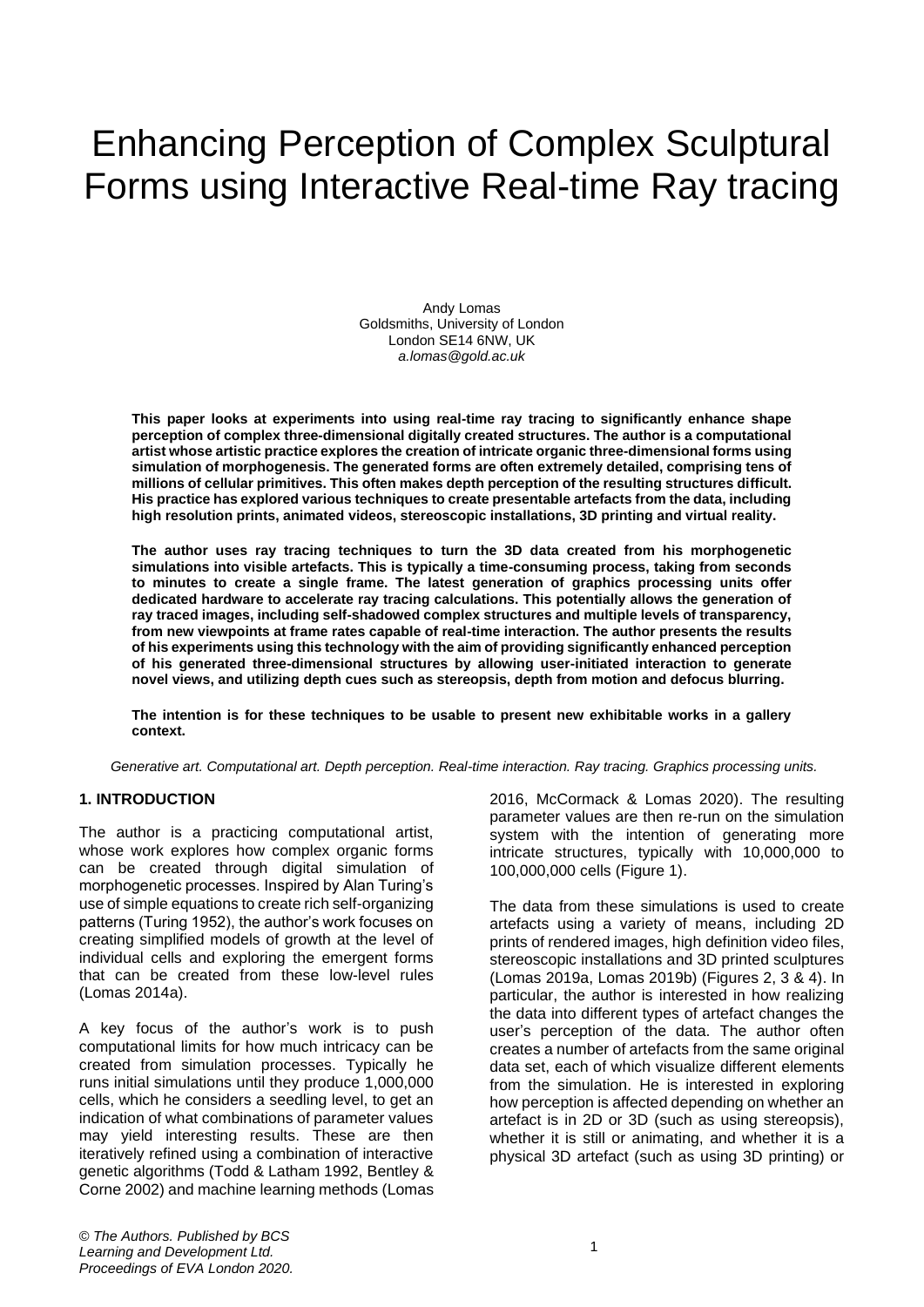virtual 3D one (such as using stereopsis or virtual reality).

The data from the author's simulations are typically extremely complex three-dimensional organic shapes which lack simple perspective cues such as parallel lines. This means that depth perception can be particularly challenging.



*Figure 1:* Examples of Cellular Forms



**Figure 2:** Morphogenetic Creations exhibition, Watermans, 2016

A significant amount of research has been conducted into perception depth (Howard 2012), identifying many different cues that humans use. Stereopsis, the ability of our brains to compare different images from our left and right eyes to create perception of depth, is probably the best known of these. However, it can be argued that in many cases other cues are more important to create depth perception. These cues are typically divided into monocular and binocular cues (Wikipedia Contributors 2019).



**Figure 3:** Vase Forms, London Design Festival exhibit at the V&A, 2018

Monocular cues:

- Motion parallax.
- Depth from motion.
- Kinetic depth effect.
- Perspective.
- Relative size.
- Familiar size.
- Absolute size.
- Aerial perspective.
- Accommodation.
- Occultation.
- Curvilinear perspective.
- Texture gradient.
- Lighting and shading.
- Defocus blur.
- Elevation.

Binocular cues:

- Stereopsis.
- Convergence.
- Shadow stereopsis.

In previous work the author has explored the use of a number of these cues in artefacts he has created for exhibition. These include:

Lighting and shading:

• 2D images, such as the author's Cellular Forms (Lomas 2014a) (Figure 1) and Plantlike Forms (Lomas 2014b), rendered using ambient occlusion.

Depth from motion:

• Rotation applied to 3D objects in animated videos. This was used for the author's Hybrid Forms (Lomas 2015) and Mutant Vase Forms (Lomas 2017).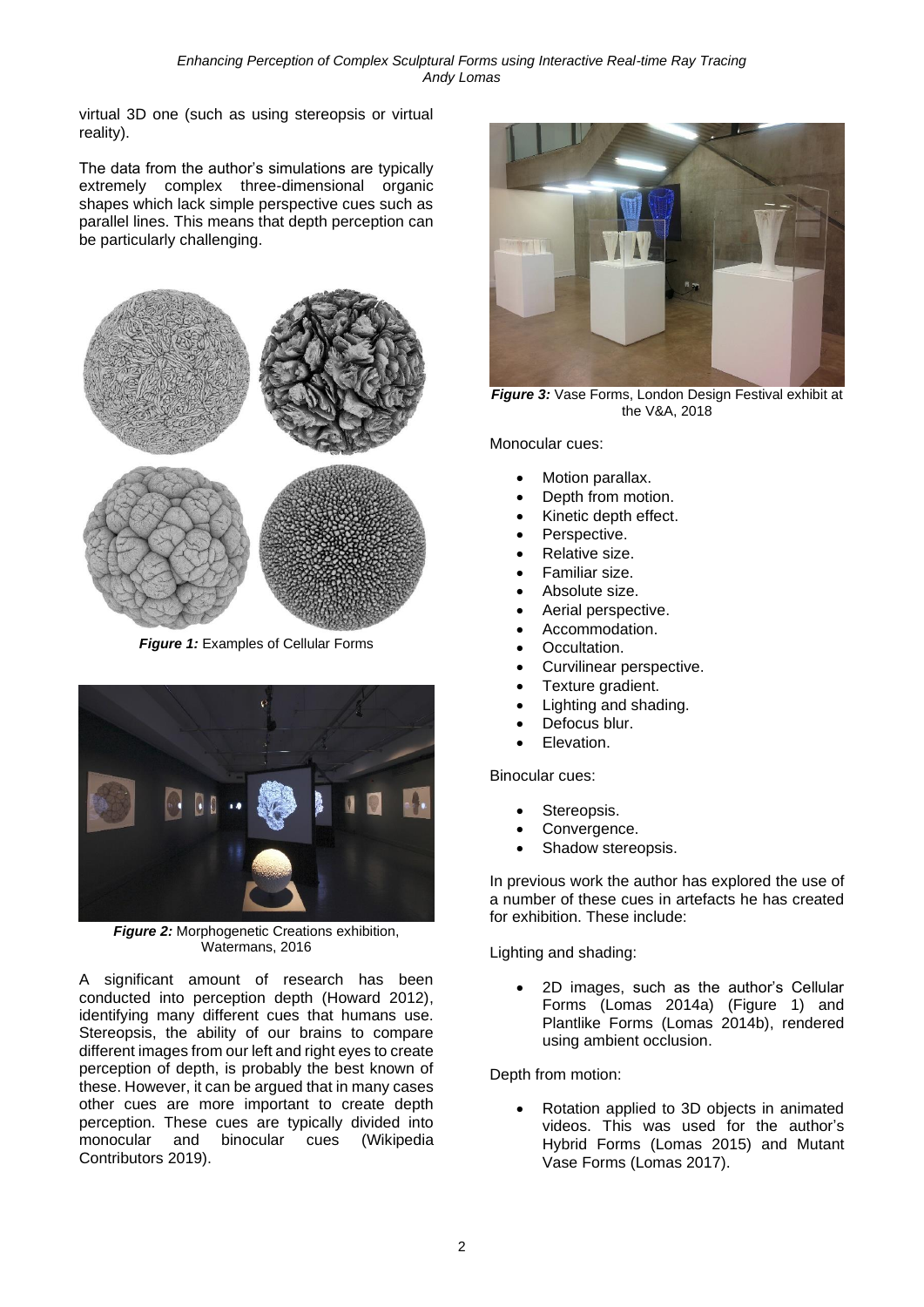Stereopsis:

• Animation and still images with separate rendering for the left and right eyes. These have been presented using a variety of techniques including installations using mirrors to act as a Wheatstone Viewer, anaglyph rendering using red and cyan, and installing digital parts into antique Victorian Brewster stereoscopes. The author has used stereopsis in a number of installations of his Hybrid Forms as well as for his Mutant Vase Forms (Figure 4).



**Figure 4:** *Mutant Vase Forms: stereoscopic installation*

Defocus blur:

• For the 2D prints the author created for his Cellular Forms and Plantlike Forms he used depth information generated during rendering to apply a small amount of defocus blur to the high-resolution images to enhance depth perception. This was done as post-process using Foundry's Nuke software.

The author has also performed several experiments into how data from simulations could be viewed in high-end virtual reality systems such as the HTC Vive. These systems can provide depth perception using both stereopsis and motion parallax but can be limited by the rendering techniques suitable for real-time rendering, such as using OpenGL.

## **2. INTERACTIVE REAL-TIME RAY TRACING**

In order to render the data from the cellular simulations, as well as to provide a method for simulating light rays hitting cells during the growth simulations, the author implemented a simple backwards ray tracer (Glassner 1989) that runs on the GPU using CUDA. This has been the main rendering technique that the author has used for a number of years, including the creation of his Cellular Forms (Lomas 2014a), Hybrid Forms

(Lomas 2015) and Mutant Vase Forms (Lomas 2017).

Typical render times using the author's own GPU ray tracing software vary from a few seconds for high definition video (1920x1080) frames to around a minute for very high resolution (8192x8192) images for prints. While these render times are suitable for generating pre-rendered videos or still images for prints, they are significantly longer than would be acceptable for interactive use where render times of 1/30th of a second or less are typically necessary.

Variations of ray tracing, such as bidirectional path tracing, are the current standard for high-quality computer-generated imagery for visual effects and animation. For interactive use, such as for computer games, rasterization methods that make use of the GPU (such as using OpenGL) are more generally used. However, the latest generation of GPUs, such as the NVIDIA RTX series, offer hardware support for accelerated ray tracing. These can be programmed using a number of APIs including DirectX, Vulcan and NVIDIA's OptiX library (Parker et al. 2010).

Dedicated hardware for ray tracing has the potential for significantly speeding up render times, including the possibility of generating high definition renders sufficiently fast to enable interactive use. The NVIDIA GeForce RTX 2080 Ti has a quoted performance of 10 billion ray traces per second (NVIDIA 2020), approximately 1,000 times the number of ray-traces per second that the author has been able to achieve with his own custom GPU ray tracing software. This has the potential of allowing the author to progress from presenting artwork using pre-rendered animations to allowing the user to directly manipulate forms and view them from novel viewpoints as they are rendered in real-time.

As discussed in the previous section, there are a wide range of different cues that humans use for depth perception. A potentially interesting area for research is whether user-initiated interaction, such as the user actively controlling the orientation of a 3D object or the focal distance of the camera, can significantly enhance depth perception when used to affect cues such as depth from motion and defocus blur.

# **3. METHOD**

The author created a custom C++ rendering application that reads in binary particle data files generated by his cellular growth simulations. The application renders this data using NVIDIA's OptiX library to perform GPU based ray tracing calculations. The hardware used for these tests was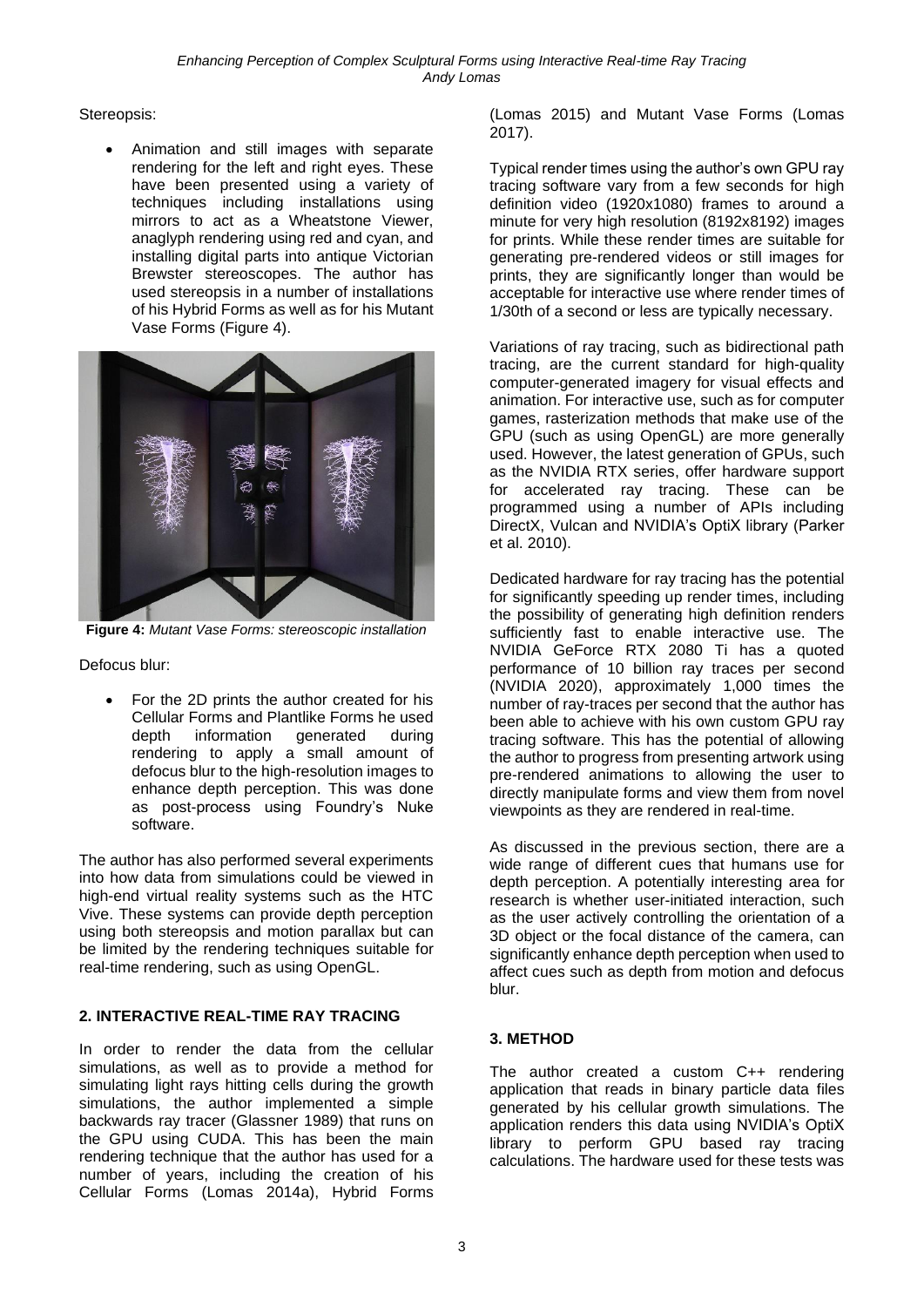a PC running Ubuntu 18.04 with an NVIDIA GeForce RTX 2080 Ti graphics processor.

Two rendering methods were implemented, matching the rendering techniques that the author had previously used for images of his Cellular Forms (Figure 5):



**Figure 5:** Ambient occlusion and X-Ray renders from the same Cellular Form data

- (i) Ambient occlusion. This is a technique where objects are rendered as perfectly diffuse (Lambertian) opaque white surfaces illuminated by an omni-directional uniform light source (Miller 1994). The 3D form is revealed through self-shadowing of the surface. This type of rendering visualizes the structure of the external surfaces.
- (ii) X-Ray rendering, where rays from the camera accumulate density from each cell that they hit as the ray travels along a straight path through the structure. This creates an X-Ray like image, typically with multiple layers of transparency. This type of rendering allows visualization of internal structures.

For rendering, each cell was represented as a sphere. This was implemented using a custom program written using NVIDIA's OptiX API to calculate the intersection of rays with sphere primitives. Individual bounds were computed for each sphere to create the acceleration structure used for rendering.

Defocus blur was implemented as on option in the renders using a simple stochastic model: jittering the eye position within a circle and tracing the ray towards a fixed target on the focal plane for each pixel (Cook et al. 1984).

Rendering tests were conducted using one eye-ray per pixel for both ambient occlusion and X-Ray renders. The ambient occlusion renders used 16 shadow rays for each intersection point. If the user doesn't change the rotation or the focus settings additional frames are rendered with the origin of the eye ray jittered within each pixel. These frames are combined to give continuous progressive refinement of the displayed image.

The author tested the application with two different configurations to display the output:

- (i) A single high definition (1920x1080) computer monitor.
- (ii) A mirror based stereoscopic viewer. This comprises two 4k (3840x2160) resolution computer screens that are viewed through front surface mirrors arranged as a Wheatstone stereoscope (Wikipedia Contributors 2020) (Figure 6).



*Figure 6:* Mirror based Wheatstone stereoscope viewer

User interaction was enabled using two rotary potentiometers connected to an Arduino, with data sent to the host computer over a USB serial connection.

The following user-initiated actions were implemented to allow users to interact with the form they are viewing:

Depth from motion:

• Allowing the user to initiate rotational motion of the viewed object, modifying the orientation of the form in 3D space.

Defocus blur:

• Allowing the user to change the distance to the focal point when rendering using defocus blur.

The two potentiometers were tested in two different configurations: one where both were used for rotation around different axes, and a second where one potentiometer controlled rotation and the other allowed the user to interactively change the focal distance.

The application was tested with data sets from five different Cellular Forms simulations. From each simulation four different files were used with approximately 1,000,000, 4,000,000, 16,000,000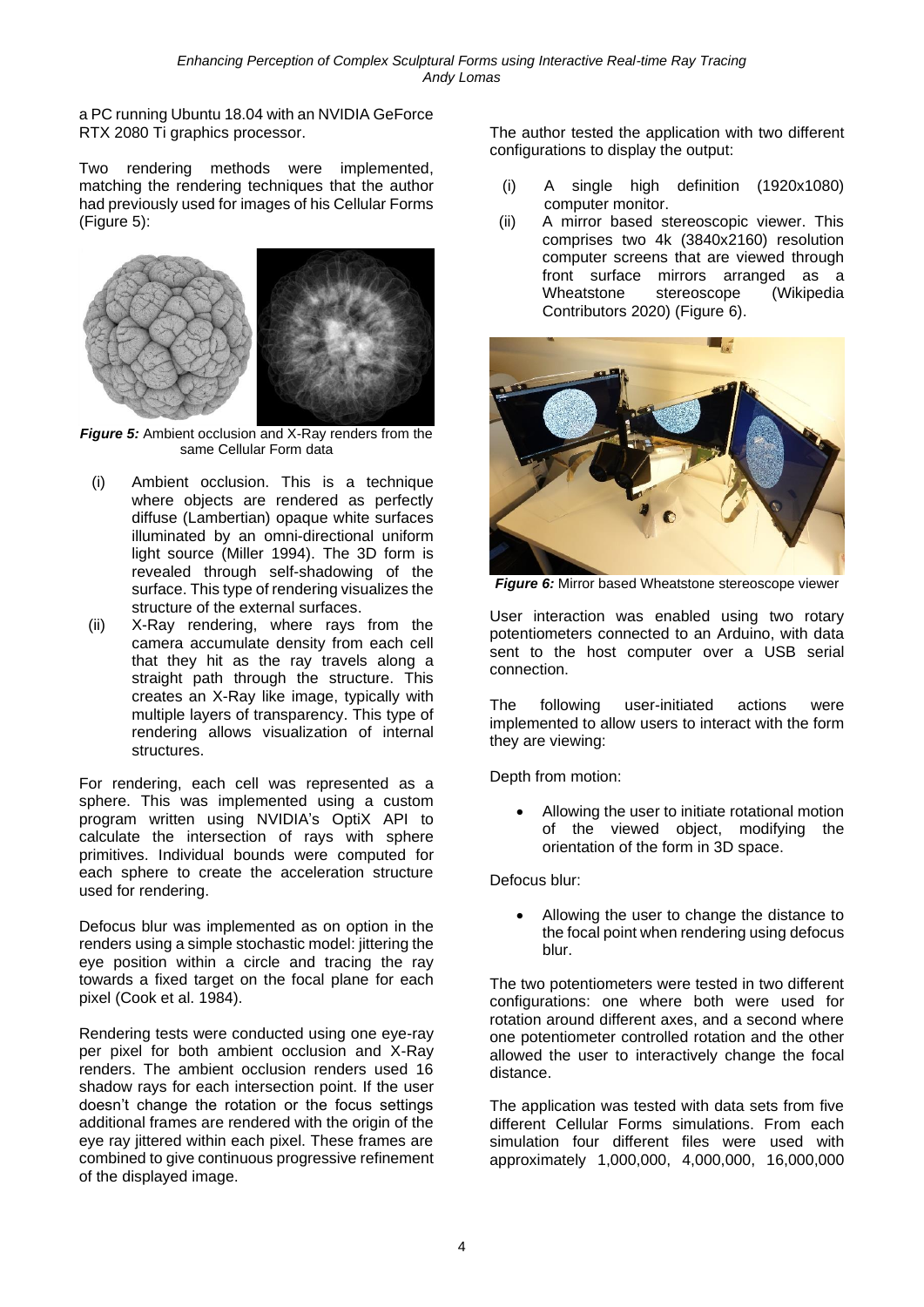and 67,000,000 cells (the maximum cell count from these growth simulations).

## **4. RESULTS**

Using the test data and rendering a single view with a resolution of 1920x1080 pixels the application achieved the frame rates shown in Table 1.

| <b>Dataset</b> | Number of<br>cells | <b>Ambient</b><br>occlusion | X-Ray     |
|----------------|--------------------|-----------------------------|-----------|
| 14_0014_0129   | 1,027,163          | 91.2 fps                    | 82.0 fps  |
|                | 4,035,075          | 84.0 fps                    | 29.8 fps  |
|                | 16, 105, 577       | 71.6 fps                    | 6.1 fps   |
|                | 66,858,809         | 58.3 fps                    | 2.6 fps   |
| 17_0012_0242   | 1,058,572          | 108.2 fps                   | 37.7 fps  |
|                | 4,266,966          | 100.1 fps                   | 18.1 fps  |
|                | 14,786,136         | 90.1 fps                    | 0.7 fps   |
|                | 67,108,864         | 69.3 fps                    | 0.3 fps   |
| 18_0006_0014   | 1,033,490          | 93.0 fps                    | 65.7 fps  |
|                | 4,037,800          | 81.4 fps                    | 28.2 fps  |
|                | 16,035,996         | 70.1 fps                    | 5.6 fps   |
|                | 66,670,254         | 59.6 fps                    | 1.7 fps   |
| 18_009_0017    | 1,027,135          | 82.3 fps                    | 92.6 fps  |
|                | 4,052,135          | 68.6 fps                    | 35.5 fps  |
|                | 16,168,631         | 52.1 fps                    | 7.0 fps   |
|                | 67,108,864         | 32.9 fps                    | 2.4 fps   |
| 18_001_0003    | 1,032,328          | 91.1 fps                    | 170.9 fps |
|                | 4,054,214          | 62.5 fps                    | 75.4 fps  |
|                | 16,035,995         | 42.1 fps                    | 21.2 fps  |
|                | 66,489,951         | 23.7 fps                    | 8.3 fps   |

*Table 1: Frame rates for Ambient Occlusion and X-Ray renders at 1920x1080 pixels*

Based on a frame rate of 30fps or higher as being acceptable for interactive use, these results show that in all but one of the test cases ambient occlusion rendering could be done at acceptable frame rates even with the largest data sets of around 67,000,000 cells.

For X-Ray rendering the results are much more variable, with acceptable frame rates in all of the test cases when using around 1,000,000 cells, but performance degrading significantly with high numbers of cells to the level that with the largest data sets (around 67,000,000 cells) the frame rate was unsuitable for interactive use in all cases.

Calculations for the number of rays per second that the application was achieving were typically higher than 1 billion rays per second, with the highest recorded performance being 1.68 billion rays per second. Impressive though this is, it is significantly lower than the 10 billion rays per second that NVIDIA quotes for the GeForce RTX 2080 Ti. It appears that when using OptiX these quoted frame rates are only achievable with triangle primitives rather than custom intersection programs (such as the one used for spheres in these tests).

From the tests conducted, it is the author's opinion that allowing the user to directly manipulate the orientation of the forms in 3D space appears to significantly improve the perception of depth, both when testing the system using a single computer monitor and with a stereoscopic display. Essentially the user gets an augmented version of depth from motion since they are consciously instigating the motion themselves. Being able to view forms from novel views also has the potential to increase the engagement of the user with the work, exploring looking at each form from new viewpoints in a similar manner to the way that users can engage with physical sculptures in a gallery setting.

Though the X-Ray rendering couldn't achieve acceptable frame rates with the largest data sets, the ability to actively change the orientation appears to have a particularly strong effect and works well with lower cell counts. The X-Ray visualization typically shows multiple layers of internal structure which can be challenging to interpret even when using stereopsis. Actively manipulating the orientation of X-Ray rendered forms has given the author a much better understanding of some of these structures, revealing aspects of the internal details of the forms that weren't previously apparent to him.

The tests using defocus blur were less successful. The stochastic method used traces a single eye ray per pixel for each rendered frame This means that the same frame rate can be achieved when rendering with defocus blur as when rendering with a simple pinhole camera, but the results are generally initially very noisy before being progressively refined as long as the user doesn't change the rotation or focus settings. The amount of refinement to achieve a good visual quality appears to be in the order of seconds. This is too slow to be useful for enhancing depth perception.

The author is now considering testing a hybrid approach combining an initial render using OptiX without any defocus blur followed by a 2D post process using OpenGL shaders to simulate defocus effects. However, this technique will only work with opaque surfaces (such as the ambient occlusion renders) and not with renders that have multiple levels of transparency (such as the X-Ray renders).

#### **5. CONCLUSION**

The tests show that, depending on the rendering technique used, the ray tracing capabilities available